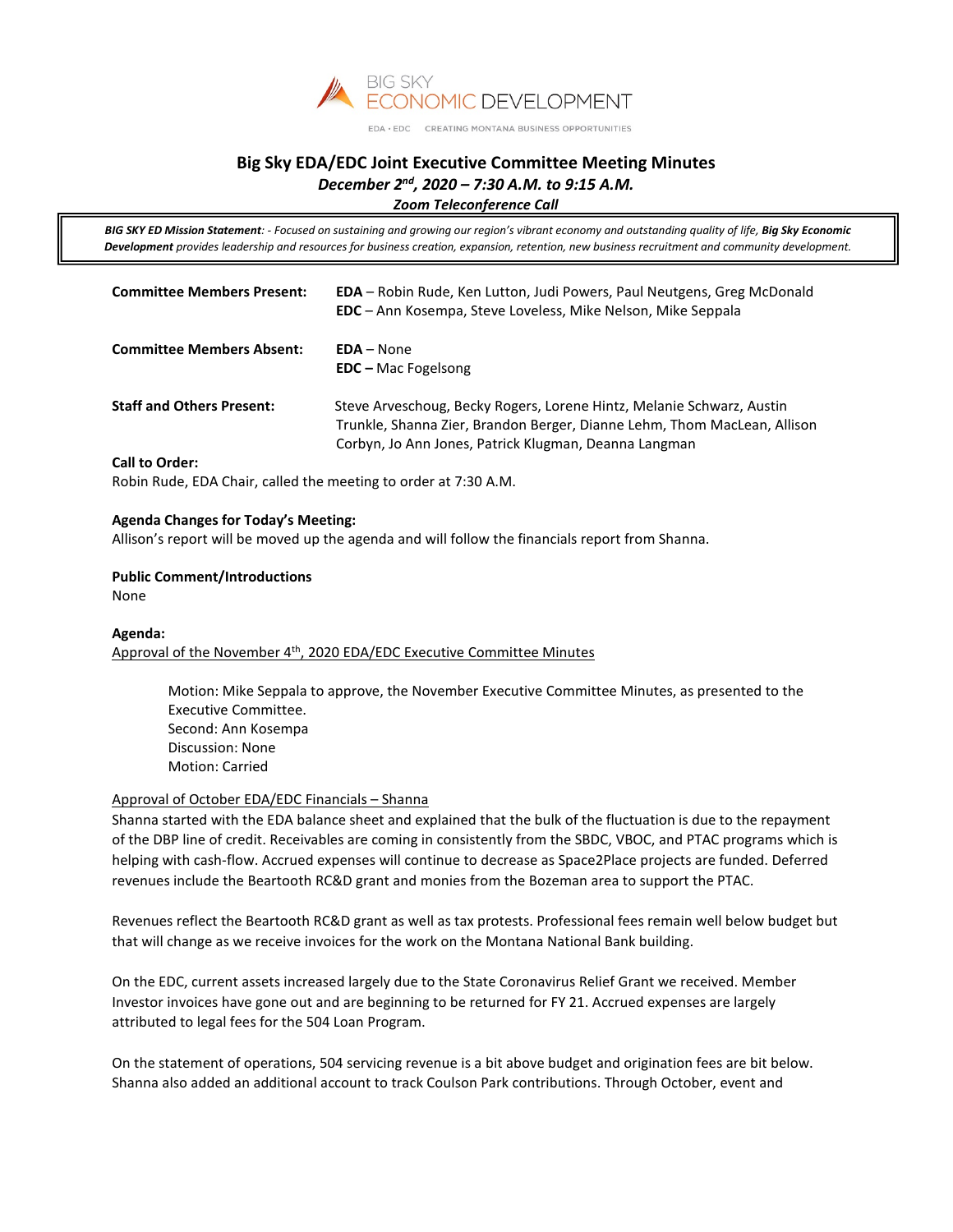professional fees remain largely in line with budget. The EDC has recognized revenues a bit above projections which is due to the Coronavirus relief grant and MI revenues.

Motion: Mike Seppala to approve and forward to the Board, the October 2020 EDA/EDC Financials, as presented to the Executive Committee. Second: Ann Kosempa Discussion: None Motion: Carried

#### Recruitment Projects Update – Allison

Allison updated on business outreach efforts and mentioned that we are putting those interactions in our tracking software. Allison is hopeful to increase our outreach efforts over the next couple of months as the new outreach team continues to grow in their roles.

Allison talked about some recruitment leads and contacts she has had in the past few months. There is an exciting project moving forward in the medical corridor who is looking to pick a location in Billings within the next month. Allison is also working with a manufacturing company out of Missoula that is looking to expand in our market. Finally, Allison is talking with a company out of San Diego that has interest in expanding into Montana.

Allison finished by updating on the status of the broadband effort we are undertaking in partnership with MEDA. Broadband is an acute need in both urban and rural markets. There should be some draft legislation in the works as we continue toward the legislative session in January. Steve Loveless noted that there would likely be support from hospital systems for more robust broadband service. Ken asked if potential leads ask about broadband service. Allison said that they often ask if there is fiber to the site. The call center who recently located here had to add additional fiber capacity to meet their needs. Austin, Allison, and Steve went on to explain what the session may look like and what factors will influence its course.

Allison went on to explain what kind of needs the recruitment leads will have as they look to locate in our area and most of those revolve around infrastructure. Steve mentioned that we will need to leverage available resources to help fill those gaps and that includes consideration of our Opportunity Fund dollars.

#### **Executive Director's Report – Steve**

Steve sent the Committee our Strategic Priorities summary to stimulate some thinking about what the Committee may want to ask Steve. Mike Nelson asked Steve how his year has been and what priority remains dear to him. Steve spoke about the how we can support our community through the pandemic. Steve says the team is doing everything they can to influence leadership in both Helena and DC. Recovery and support of our business community will remain an acute need for the foreseeable future.

Mike Seppala asked about the morale of the team in the midst of the pandemic and how our work has been affected. Steve believes that program execution has remained on point and some programs are doing more work with businesses than ever before. Steve thinks the organization has been caring and accommodating to the staff. Becky went on to say she's been impressed with how the staff has adjusted to the pandemic but that there have certainly been highs and lows.

Steve asked the Committee to consider our meeting structures and communications. Mike Seppala noted that he thinks communication has been strong and understands when information might come after the packets have been sent out.

Steve talked about public safety and asked the Committee what they think our role would be in that effort. Ken thought our support of the last public safety mill levy was appropriate. Steve sent a letter of support for the levy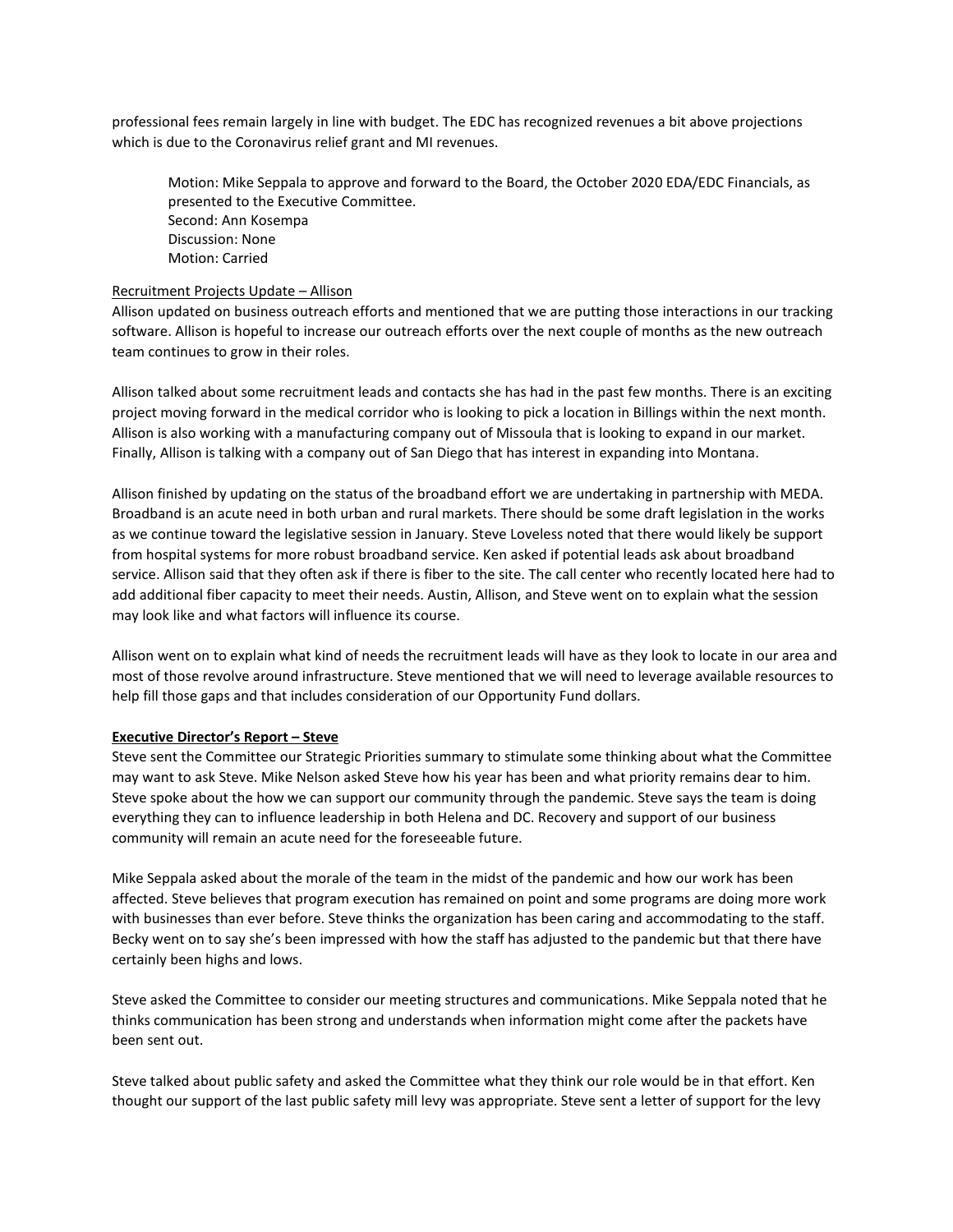and we also allowed for Councilman Brown speak in support of the effort as well. Steve Loveless asked if BSED can remain a stimulator of that conversation across the community. Steve A thinks it would be fruitful to have the Chief of Police and Sherriff explain the reality of public safety to keep our information up to date. Robin also mentioned that folks outside the city limits benefit from the levy without having to pay in for that benefit.

Additionally, Steve wanted the Board to reflect on some of the work we have done in the past to encourage recruitment with the resources we have. Steve wants the Committee to think with that same mindset for a couple of projects in the works. Steve said it may be time for us to act more aggressively in that respect.

Steve closed by referring to the line of credit that was repaid with interest by the Downtown Billings Partnership. Steve would like to consider the idea of reinvesting the interest proceeds in downtown projects such as the refurbishment of SkyPoint. Mike, Greg, Judi and Paul were supportive of the idea. So too were Robin and Ken but they asked if there is a more pressing project that may need our support. Steve said he will spend more time with Katy to discuss what the possibilities are.

## **Program Directors/Leaders' Updates - BSED's IRT COVID-19 Response Update**

## Stabilization Loan Program/EDA RLF Grant Update – Brandon

Brandon spoke about the remaining balance in the Stabilization Loan Fund and what the need will be for those dollars. A lot of that will depend upon what comes down from the federal level.

With respect to the RLF Grant, Brandon noted that the team is optimistic about the response to our grant application and is hopeful the grant can be awarded at the \$2 million dollar level with a 10% match on our end.

## Economic Response and Recovery Plan Next Steps – Thom/Steve

Since the last Board Meeting, we had our healthcare appreciation day and distributed \$87,034 worth of gift cards to our healthcare workers. Thom noted that there is a community update session coming up on the  $10^{th}$  that will include a panel of healthcare workers and next steps from healthcare leaders, including John Felton. An introduction letter was sent to Governor-Elect Gianforte by Steve on behalf of the recovery team. Gianforte has put together Coronavirus taskforce that includes Steve Wahrlich and Dr. Heidi Duncan from Billings. Both of those individuals have been invited to take part in recovery team meetings. Steve L and Judi commended the team's work on that effort.

#### Nominating Committee EDA Board Appointment Update – Becky

Becky began with a Nominating Committee recommendation for the officers for 2021. Since Robin is terming out and will not be able to serve as Past Chair on the EDA, we are adding two members at large, Riley Bennett and Dana Pulis. On the EDC, Kim Jakub will serve as member at large. The Officers are as follows:

**EDA**: Paul Neutgens (Chair), Ken Lutton (Vice Chair), Judi Powers (Secretary/Treasurer), Dana Pulis (Member at Large), and Riley Bennett (Member at Large)

**EDC**: Steve Loveless (Chair), Ann Kosempa (Vice Chair), Mac Fogelsong (Secretary/Treasurer), Mike Seppala (Immediate Past Chair), Kim Jakub (Member at Large)

Motion: Steve Loveless to approve and forward to the Board, 2021 Officer Recommendations, as presented to the Executive Committee. Second: Greg McDonald Discussion: None Motion: Carried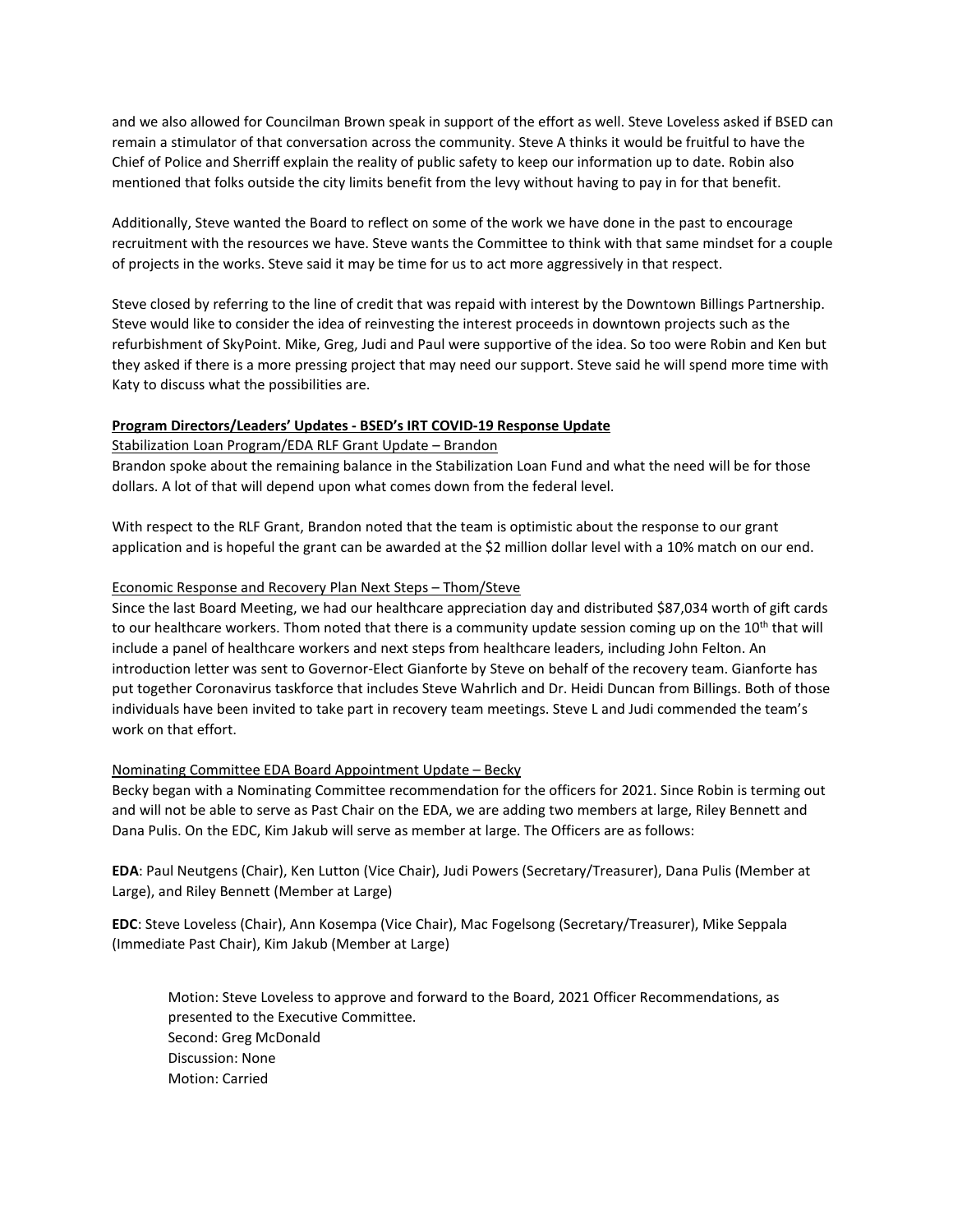### Operations: Big Sky to Sky Point Project – Becky

Next, Becky presented a contract from Wishneff and Associates. WA is a brokering service that helps sell the historic tax credits from projects like ours. Becky asked that whoever invests is based out of Montana. Becky said WA has worked on similar projects like our building renovation in the state of Montana. Another attractive component of their proposal is a "success-based" fee. We will not have to pay for their services should we not be successful in receiving historic tax credits. With respect to new markets tax credits, WA has recommended we look into those but again, we would not be liable to pay for that services should we chose not to pursue them. Steve A is a bit hesitant to pursue that avenue as it is complex and time consuming.

Becky closed by talking about some invitations we've sent to Member Investors about the opportunity to become investors in those Historic Tax Credits. Becky noted this came at the recommendation of Randy Hafer.

Motion: Ken Lutton to approve and forward to the Board, the execution of the contract engaging Wishneff and Associates, as presented to the Executive Committee. Second: Paul Neutgens Discussion: None Motion: Carried

Becky's last update was related to the status of the project. There are three meetings next week to confirm the budgets for construction. Cushing Terrell is helping us to expedite our timeline as we look to put construction out to bid in February.

#### Big Sky Finance Staffing Update – Brandon

Brandon gave an update on the status of filling the Loan Officer position. There have been a few applications rolling in and Brandon and Becky will begin conducting interviews this week. Should the initial candidates look like a good fit, Brandon would like to have that position filled by January.

#### SSBCI Loan Recommendation – Brandon

Brandon presented a request to use our SSBCI dollars to help a borrower refinance his outstanding loans. We will partner with First Security Bank of Missoula and share a first lien position. Brandon mentioned that this is how we have used the SSBCI dollars in the past. Brandon noted that this original request was an SBA 504 project. It was initially approved by our Board and SBA but upon SBA's second review, it was declined. The company provides lights, soil and other materials to medical marijuana firms and the proceeds from those sales disqualify them from the 504 program. Brandon took this back to his loan committee and they recommended approval based on this new structure. Ann asked that should this be approved, will our standing with the SBA be affected. Brandon does not think this will affect our standing. Steve went on to say that Shanna had spoken to our auditors to see if we will remain in good standing with all of our federal partners. Steve thinks we have done our homework on this recommendation. Steve Loveless would like us to be careful to not set a precedent we will be held to in the future surrounding this sector. Steve A does think that there is a difference between financing a company who provides equipment versus growing and selling marijuana products. Steve went on to explain that Mike Seppala mentioned having a degree of separation from marijuana producers makes financing a bit easier.

Motion: Ken Lutton to approve and forward to the Board, the SSBCI Loan Recommendation, as presented to the Executive Committee. Second: Paul Neutgens Discussion: Mike Nelson and Steve Loveless vote against the motion Abstentions: Mike Seppala Motion: Carried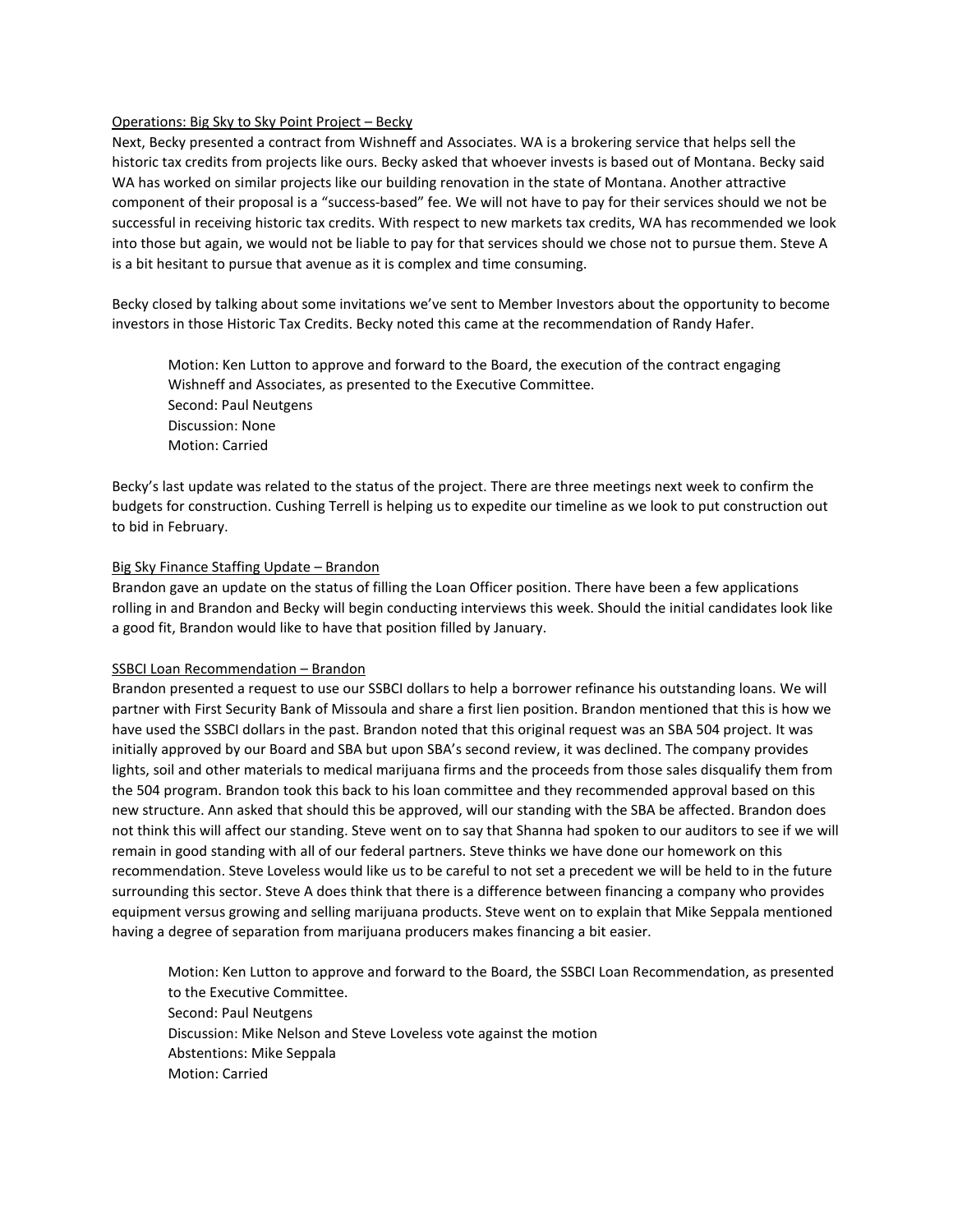## Big Sky Trust Fund Grant Applications – Lorene

Lorene presented a job creation grant application for The Burger Dive located in downtown Billings. Through the pandemic, they have changed their business model and hours of operation to remain profitable. They are now looking to expand their operation by moving to a location on Minnesota Avenue. This move will expand their capacity by 2.5 times. They expect to create 10 jobs via this expansion.

Motion: Ann Kosempa to approve and forward to the Board, The Burger Dive's BSTF Grant Application, as presented to the Executive Committee. Second: Mike Nelson Discussion: None Motion: Carried

# Planning Grant

Genityte Incorporated, located in Billings, MT, is requesting approval from the Big Sky Economic Development (BSEDA) Corporation Board of Directors to apply for a Big Sky Trust Fund Planning Grant. Dr. Julie Reil is the founder and director of Shiloh Medical Clinic, and Genityte Incorporated. Dr. Reil is a University of Washington trained MD with 20 plus years of experience in Family Medicine, Obstetrics, and Laser Medicine. She is also an internationally recognized physician and women's health advocate.

The planning grant will pay for an external and independent feasibility study focusing on the implementation and validation of Patient Reported Outcomes (PROs) of Stress Urinary Incontinence (SUI) in women. Urinary incontinence impacts millions of women all over the world. In the United States alone, the age-standardized prevalence of urinary incontinence among women is 51.1%. The total budget for the study is approximately \$27,000.

Ann, Steve L, and Ken went on to discuss how this applies to business expansion and how it relates to insurance and Medicaid.

Motion: Ken Lutton to approve and forward to the Board, Genityte Inc.'s BSTF Planning Grant Application, as presented to the Executive Committee.

Second: Ann Kosempa Discussion: None Motion: Carried

# Legislative Update - Austin

Austin lead by mentioning the meetings Steve and Austin have held with area legislators to get their sense of how the session will go and where we can align our priorities with the local delegation. Austin also updated the Committee about broadband expansion efforts across the state as well as the potential for creating venture capital investment tax credits at the state level. Each of those two items remain a strong priority moving into January. Austin also noted that the legislative session rules will be proposed next week. The rules proposed during this committee meeting will be considered on December 16th.

#### **Executive Session:** None

#### **Public Comment:**

The Committee thanked Robin for all of her work this year with the Board. Ann asked a couple more questions regarding the idea of putting money towards a downtown project.